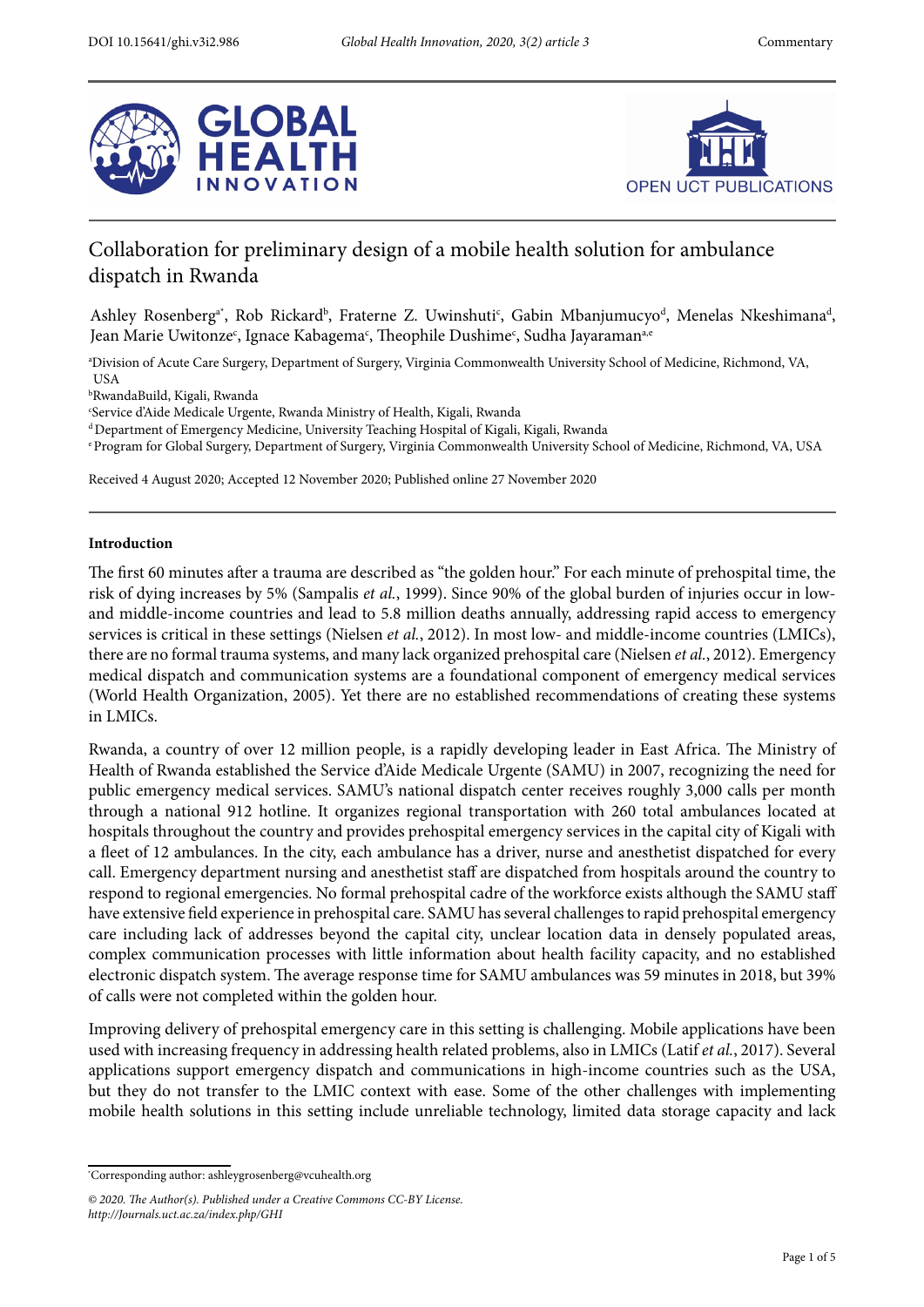of regulation, and inadequate cellular infrastructure [\(Wallis](https://paperpile.com/c/SgX6Yx/t1Ln) *[et al.](https://paperpile.com/c/SgX6Yx/t1Ln)*[, 2017\).](https://paperpile.com/c/SgX6Yx/t1Ln) Our collaboration between Virginia Commonwealth University and SAMU as a branch of the Rwanda Ministry of Health, aimed to study the context in Rwanda and the needs of the public and the ambulance staff and then determine if technology may offer novel methods of addressing challenges to prehospital emergency care in Kigali, Rwanda. The collaboration created a Memorandum of Understanding in 2017 to facilitate trauma and emergency systems development. Through this collaboration, we have engaged in training of SAMU staff through short courses, data registry implementation and management, and standardization of prehospital care through protocols and checklists. A partnership was created with The RwandaBuild Program, a local software accelerator supporting young Rwandese sofware developers to design and develop innovative technological solutions to address local challenges.

In this paper, we describe our experience in collaboration, understanding the environment and designing a context-appropriate mobile phone-based dispatch platform as a potential strategy to streamline communication and improve prehospital transportation times in Kigali, Rwanda.

# **Setting**

Rwanda is a landlocked East African country with a population of over 12 million (National Institute of Statistics Rwanda, 2020). The population is young, with 42% between 0-15 years of age (National Institute of Statistics Rwanda, 2017). When a person calls the toll-free emergency number (912) from anywhere in the country, the dispatch operator answers the call in Kigali and determines the nature of the complaint and the rough location of the call. The operator then makes a separate call to the ambulance staff to communicate this information and receives suggested clinical intervention information from the ambulance which they pass onto the caller while the ambulance is en route. The dispatch staff may or may not have medical training to communicate with the public and no specifc dispatch training exists for the staf. Once the ambulance arrives on scene, the staf assess the patient and then call the dispatch center to alert them of the details of the case and the anticipated needs at the hospital level. The dispatch center initiates a call to the closest hospital to verify that there are enough beds and equipment resources to manage the patient before routing the ambulance to that hospital. If the hospital does not have the appropriate resources, the dispatch operator calls the next closest hospital and verifes if it has enough resources and so on until a suitable hospital has been identified. The dispatch staff then communicate this information to the ambulance staf and direct them to the appropriate health facility. No information is communicated electronically between patient, ambulance staff, dispatch or hospital. Road traffic rules limit access to the scene and from the scene to the hospital. There is currently no regulatory mechanism to clear the roads to allow ambulances to pass routine vehicular traffic during emergencies in the city of Kigali where sirens are also not allowed by law.

## **Understanding needs**

We conducted surveys of staff in the ambulance service and the public to understand the existing pathways of communication and current challenges and to determine the public's opinion on matters regarding medical emergencies. A 12-question anonymous survey included questions on demographic information, what people would do in case of a medical emergency, methods of transport to the hospital, awareness of the public emergency medical service phone number, and any previous experiences with the ambulance service. Volunteer research assistants interacted with the community at major public markets to gain information regarding the medical emergencies and asked questions in Kinyarwanda in an attempt to avoid bias or language barriers.

Key local stakeholders were sought in order to understand the needs and design a product that would be responsive to local needs. Individual discussions were conducted with SAMU dispatch staf at the centralized 912 office and SAMU nurses, anesthetists, drivers and leadership. Discussions with leadership of the University Teaching Hospital of Kigali Emergency Department also led to a better understanding of their needs and concerns about patient handover and communication with the ambulance service. A meeting with the Rwanda National Police allowed for additional discussion on road traffic crashes and navigation of ambulances. Meetings were conducted at high levels with the leadership of the Ministry of Health of Rwanda to develop a shared understanding of the challenges and potential solutions that can be developed through innovation and led to written support for further testing and implementation.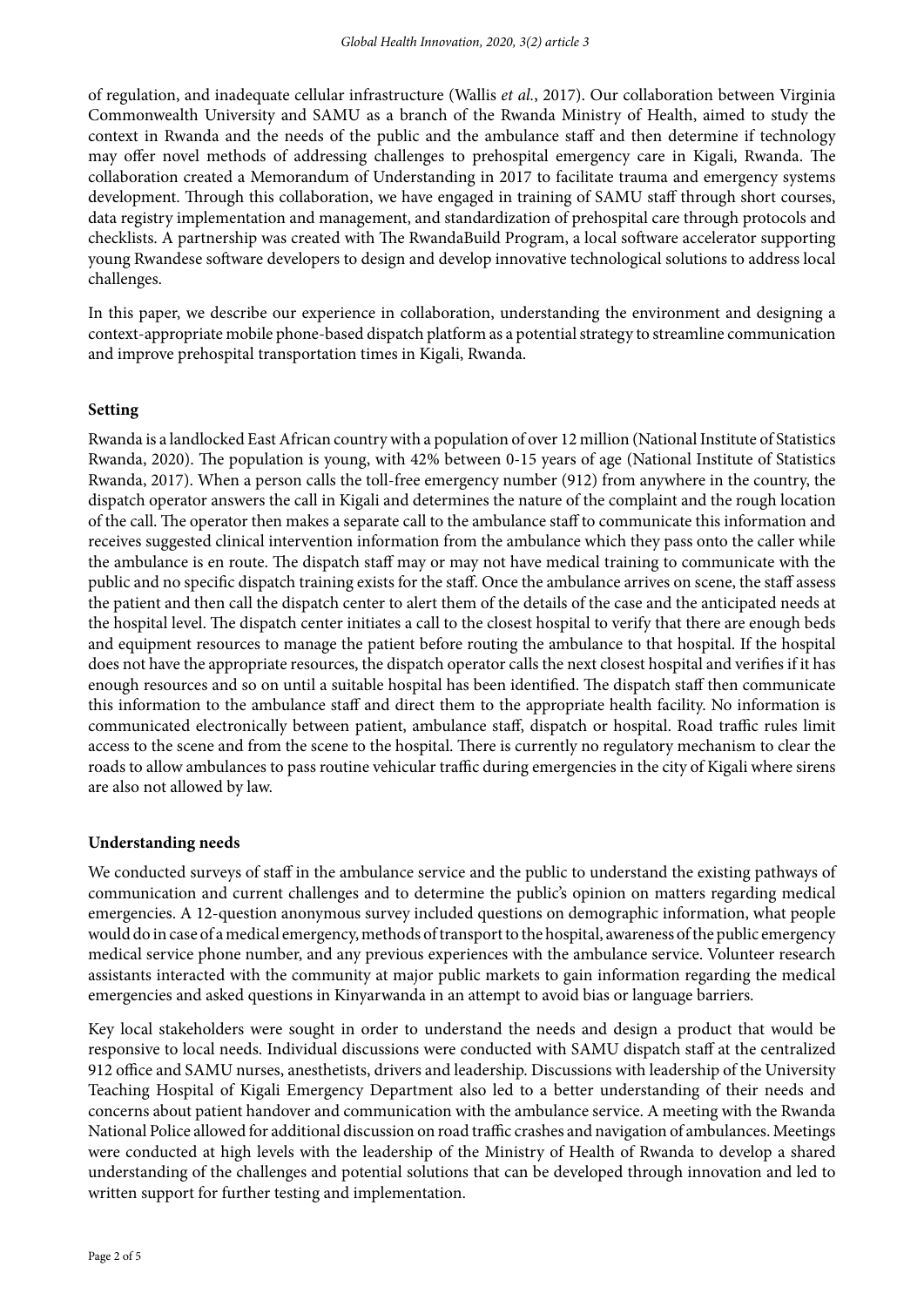# **Preliminary design**

A preliminary design of Rwanda912 used key features identifed through the surveys and meetings with the key stakeholders. The existing GPS locations are often incorrect in Rwanda. Street addresses were implemented a few years ago but are still not routinely used. There is no dataset of exact geolocation in Kigali. This means road locations, names, and driving directions are often incorrect. The local mobile network providers do not support GPS locations of mobile devices to dispatch through their network equipment, which is how 911 calls in the United States are located. The RwandaBuild Program has manually created a large dataset of GPS locations in Kigali including known street addresses and popular sites and restaurants in Kigali. The design will use this data and be able to send and retrieve a GPS location from the public calling from a landline with minimal information.

Because the hospitals vary in their ability to provide services, there can be vastly diferent capabilities from institution to institution with district hospitals ofering limited specialist services and provincial and referral hospitals ofering increasingly more complex services. Furthermore, day-to-day variability in resources such as ventilators also mean that ambulance and dispatch staff often need to contact different facilities before making the decision to transport. There is currently no mechanism that allows dispatch call center or ambulance staff to determine which hospital has the resources that a patient in the feld might require.

In the frst step of the designed solution, the public can push a call 912 button on their application user interface if they have a smartphone. Tis will send data including GPS location to servers for processing and calculates location and directions to the patient based on traffic patterns. If the caller does not have a smartphone and uses the existing 912 system to call into the dispatch center, their call will be recorded and available in the ambulance for playback. The ambulance will then receive the GPS location of the patient and driving directions with route logic based on the current traffic patterns incorporated into the software. Mobile device tracking using real time GPS and mobile secure connectivity to traffic lights can be incorporated into the design to allow implementation with buy-in from the traffic police and allow for traffic lights to change automatically as the ambulance approaches. This system would allow notifications to traffic police of real time location and oncoming ambulances so the police can help control or hold traffic. The system is also designed to provide decision support for feld triage and select the level of care a patient will need and the health center, district hospital, referral hospital or tertiary care center based on the patient's medical issues and vital signs. The design then would allow ambulance staf to communicate with emergency department staf by sending data including photographs and clinical information to allow for preparation in advance of the patient's arrival.

The design was entered into two public innovation competitions in Kigali. The Toyota Innovating Mobility Ideathon in 2018 and the Smart Kigali competition had 176 teams and 150 teams, respectively, across a variety of mobile uses. The Rwanda912 design was selected as a top 5 finalist in both competitions and gained written support from the Ministry of Health for further development and implementation.

# **Discussion**

Addressing prehospital emergency care in low- and middle-income countries, which face 90% of the global burden of trauma, is critical. Delays in access to definitive care increase mortality after motor vehicle crashes and novel applications are necessary especially in LMICs which have unique problems compared to the US or Europe [\(Byrne](https://paperpile.com/c/SgX6Yx/M8Bw) *[et al.](https://paperpile.com/c/SgX6Yx/M8Bw)*[, 2019\).](https://paperpile.com/c/SgX6Yx/M8Bw) Challenges to prehospital emergency care LMICs can be addressed through collaboration between trauma and EMS system experts and context experts who have in-depth understanding of the local challenges.

In this project, our collaboration determined some of the needs and challenges to prehospital emergency care in Kigali, Rwanda and designed a context-specifc sofware solution that has the potential to improve prehospital emergency care through decreased ambulance response times and transport times. The Rwanda912 online ambulance service was designed through engagement of key stakeholders - SAMU emergency medical service, emergency physicians, Rwanda National Police and the Ministry of Health - as well as sofware developers and trauma and EMS experts from Virginia Commonwealth University. This technology may be the foundation of emergency communication infrastructure for the Ministry of Health of Rwanda and allow coordination and deployment of emergency services to the public in an efficient manner.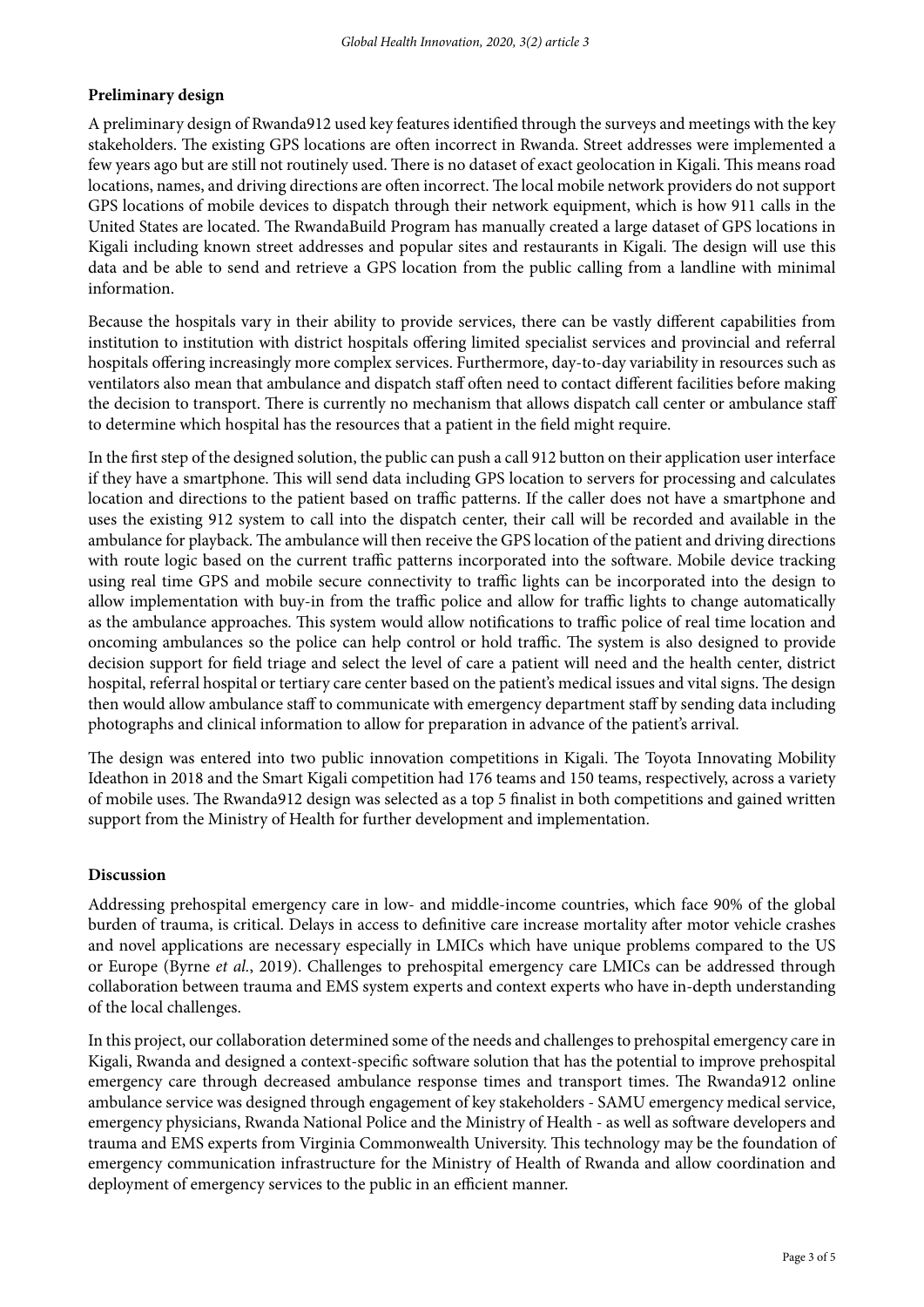There are other dispatch and communication models such as RapidDeploy (https://www.rapiddeploy.com) and A2D24 (https://www.a2d24.com) which ofer support for prehospital emergency services in the African setting. Tis setting is unique from American and European environments in a variety of ways including availability of telecommunications infrastructure, government investment in emergency services and geographic diferences. RapidDeploy differs from Rwanda912 because it does not offer direct communication with hospitals. A2D24 ambulance dispatch service focuses on vehicle tracking and demonstrated 15-30% decrease in response times afer implementation of a real-time android-based ambulance dispatch service in South Africa within the frst 2 weeks. The Rwanda912 service design aims to have a more expansive aim encompassing the public, dispatch, ambulance staf, police and emergency departments in Kigali. Such a comprehensive design for prehospital emergency communication systems has not been reported from LMICs.

There are several limitations to this project. First, smartphones are widely available in the capital city of Kigali but less so in rural parts of the country. Therefore, those areas may have to continue to rely on the less optimal 912 phone call system which will not allow GPS based geolocation or electronic communications with the dispatch center or hospitals. Second, the hospital communications require that all facilities have hardware to communicate resource availability to the dispatch center as well as the ability to track bed and equipment availability. This does not yet reliably exist in many hospitals although at the University Teaching Hospital of Kigali, the medical staff have implemented a WhatsApp<sup>(TM)</sup> based messaging system to track bed availability throughout the hospital on a daily basis. Such existing technology may be able to be leveraged for implementation of this online service. Third, while the dispatch and communication challenges can largely be resolved through this service, additional hardware innovations will be necessary to implement road traffic light control to allow ambulances to travel unimpeded along the streets. Furthermore, for this project we gathered basic data from the public and the ambulance staf but did not engage in an extensive needs assessment nor formal qualitative assessment of barriers to use emergency services. These are additional topics that would need to be addressed before sofware development and implementation can occur. Lastly, while we designed this solution to address the needs and challenges we identifed, integration into the sofware that exists in the Ministry of Health to allow for sustainable and long-term use will be required.

Our next steps are to identify funding to build a testable prototype based on this design, afer iterative testing and refnement, with continued feedback from collaborators and intended users, before a fnal version can be established. A formal framework for user-centred design of mobile health tools, such as that proposed by Farao et al. (2020), would enable the development of a robust solution. Then it would have to be tested in the real world setting to determine if further optimization is necessary and assess how it can be integrated with hospital-based communication systems and how SAMU can transition from the current system to this online service. Establishing clear process and outcome metrics to evaluate the effectiveness of implementation will also be necessary. Ongoing support from the Ministry of Health of Rwanda as well as interest from the Ministry of Infrastructure suggests that this service has tremendous potential for implementation.

Tis is our collaboration's frst step in understanding the challenges to prehospital emergency care delivery in Rwanda and designing a solution for this environment. Further development, testing and evaluation of the service is required.

# **Author contributions**

AR and RR were responsible for the conceptualization of the work described, while AR and JMU were responsible for developing the methodology. RR was responsible for the design of the solution. AR and SJ were responsible for the writing of the manuscript. AR, FZU, GM, JMU, IK, TD and SJ contributed to data collection, analysis and project management for the work for which the authors' experiences are described in the manuscript. All authors made substantial contributions to the design and drafing of the manuscript, critical revisions and fnal approval.